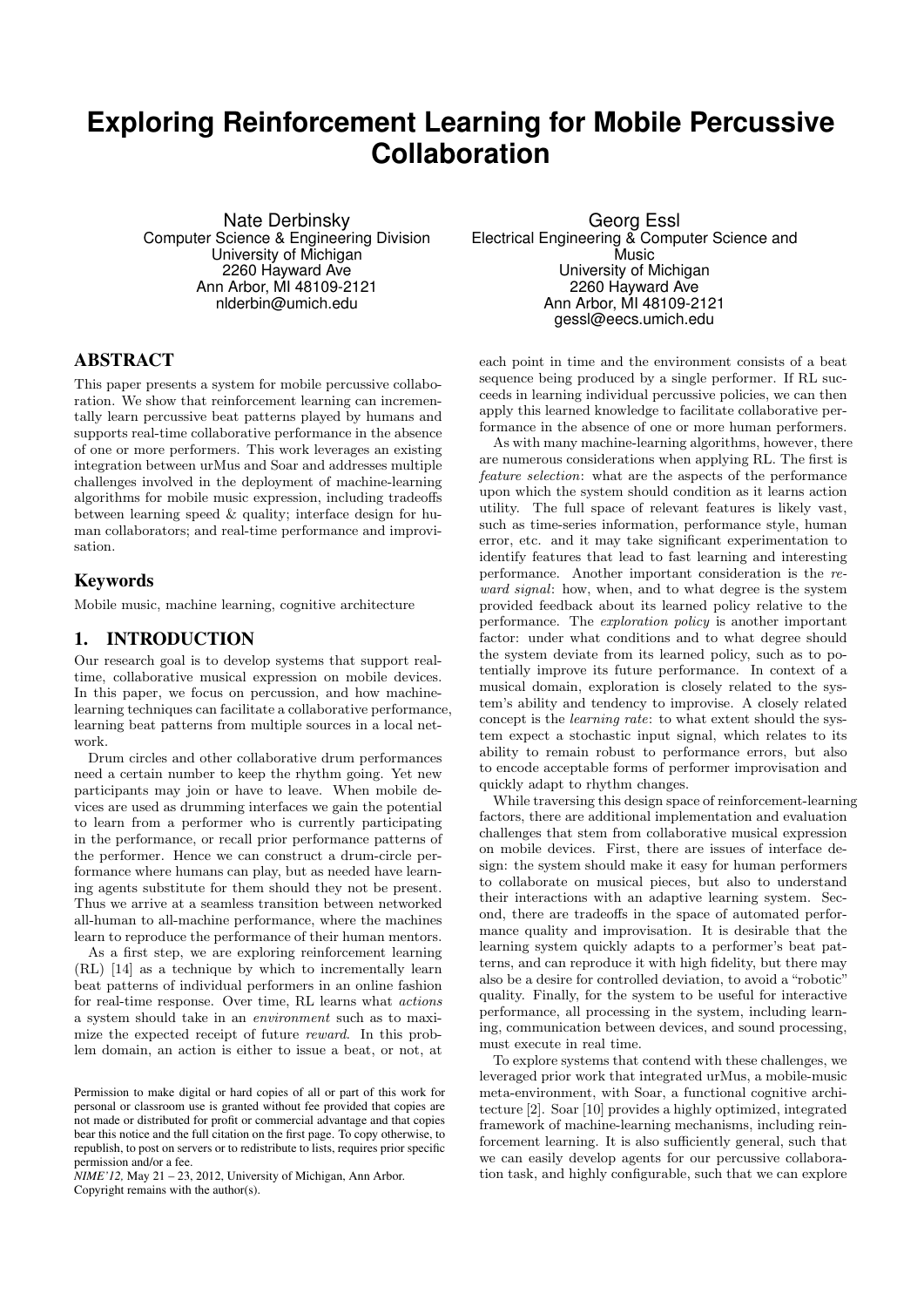many parts of the RL design space. urMus provides the ability to quickly develop and experiment with music generation, performer communication, and interface design, all on a cross-platform environment for mobile devices [4, 6]. The integration supports an arbitrary number of agents to enhance any urMus interface element with real-time learning and decision-making.

In this paper, we present work on applying the urMus/Soar integration to the problem of mobile percussive collaboration. We describe our system design, which includes a Soar agent that interactively learns percussive rhythms using RL as well as novel urMus user-interface elements that assist performers to interact with and understand the adaptive process. We also present results of how a small space of feature representations, learning rates, and exploration policies affect learning and performance of a data set of drum-solo patterns. The system is implemented on networked iOS devices utilizing zeroconf addressing for automating connectivity [5].

#### 2. RELATED WORK

Machine-driven rhythm and collaborative performance has seen extensive interest. Pachet presented a GUI based rhythm generator in which agents would drive individual rhythmic voices [13] taking a pre-defined rule-based approach. Brown [1] explored cellular automata (CA) for the same purpose. Live collaborative drumming was developed by Weinberg and his students [16, 9]. An autonomous drumming robot plays with human performers and the emphasis was the learning of joint improvisation. François *et al*  $[8]$ discuss visualization to support joint improvisation between human and machine. Levisohn and Pasquier proposed the use of subsumption architecture in the autonomous generation of rhythm, using simple layered rules to allow rapid rhythm generation. The Kinetic Engine [3] by Eigenfeldt explored networking and distributed agent-based systems to immitate collaborative drumming using fuzzy rules. Martins and Miranda use neural-network based agents to study emergence and evolution of rhythms [11]. Tidemann [15] developed a detailed learning scheme that takes arm motions of the drummer into account to allow detailed immiation of a non-human drummer using echo-state networks. The benefit of learning in live musical interactions has been demonstrated by Fiebrink [7].

Our work differs from previous works in multiple ways. For one we do not seek to generate rhythms or to make a machine collaborate with humans, but rather we seek to support on-the-fly-learning of rhythmic performance from a live performer and have the agent serve as a substitute for human players. The second is the use of mobile commodity devices for this purpose. Our reinforcement learning approach makes minimal assumption about musical structure while introducing parametric control of performance of the agent. In this work, we are motivated to understand how simple yet powerful machine learning techniques can facilitate live music performance.

## 3. SYSTEM DESIGN

We have implemented a Soar agent that learns and performs percussive patterns and integrated it within an urMus interface.

### 3.1 Soar Agent

The Soar agent assumes that time is discretized and categorized: unit-length time steps are spent either learning or performing. During a learning time step, the agent first brings to bear its current performance knowledge, as informed by the features that represent its current state. This knowledge will encode a utility policy of issuing a beat, or not. For instance, "given that in the last time step a beat occurred, the value of issuing a beat in the next time step is 0.54 and not issuing a beat is 0.2." The current exploration policy takes as input this utility information and decides whether the system should beat or not. Finally, the agent self-rewards based upon whether its decision matched the action of the human performer. We supply a -1 reward for incorrect action, and +1 for correct.

For this agent, Soar implements the SARSA online TDlearning algorithm [14]:

$$
Q(s_t, a_t) \leftarrow Q(s_t, a_t) + \alpha[r_{t+1} + \gamma Q(s_{t+1}, a_{t+1}) - Q(s_t, a_t)]
$$

At a high level, this algorithm updates its expectation of the value  $(Q)$  of taking action a in state s with a proportion  $(\alpha)$  of the difference between its prediction and experienced reward, where experienced reward is defined as the sum of immediate reward,  $r_{t+1}$ , and the discounted expectation (by  $\gamma$ ) of the next selected action,  $Q(s_{t+1}, a_{t+1})$ . For this work, we use a static discount rate ( $\gamma = 0.9$ ), whereas we experiment with the learning rate  $(\alpha)$ .

During a performance step, the agent makes use of the same action-utility information and exploration policy, but no reward is supplied and no updates are made to the agent's encoding of action utility. Note that the agent's perception of time is maintained independently for each category, and thus learning can either take place in batch before/after performance, or can be intermixed with performance (as would be useful during interactive collaboration).

Soar represents action-utility information as if-then rules: the conditions dictate the features of state as well as the intention to beat/not beat, while the rule action captures a numeric preference, indicating an expectation of future discounted reward [12]. This representation supports a flexible, non-tabular characterization of state-action utility estimation (i.e. different states need not use the same set of features). Furthermore, because multiple rules can fire in parallel, we experiment with coarse-coding representations, where we distribute utility information over multiple levels of generality.

As is common in RL systems, Soar draws from a Boltzmann distribution in order to select actions [14]. Boltzmann is an example of a softmax rule, where the greedy action is given highest selection probability, but all other possibilities are ranked and weighted according to their value estimates. The distribution chooses an action  $a$ , from amongst all  $n$ possible actions in state  $s$  at time  $t$ , with probability

$$
\frac{e^{Q(s_t,a_t)/\tau}}{\sum_{b=1}^n e^{Q(s_t,b_t)/\tau}}
$$

where the *temperature* parameter  $(\tau)$  influences the relative weighting between alternatives: a high value weights towards random selection, whereas a low value weights towards greedy. We experiment with different values of the temperature parameter, which influences the likelihood of beating/not beating, given identical prior experience.

#### 3.2 urMus Interface

The urMus application (see Figure 1) supports a number of UI elements to make it easier for human performers to produce percussive rhythms; train the Soar agent and interpret learning progress; and collaborate with other human performers and Soar agents.

#### *3.2.1 Performance UI*

The performance interface's central feature is a simple drum button. It is used to both perform live drumming as well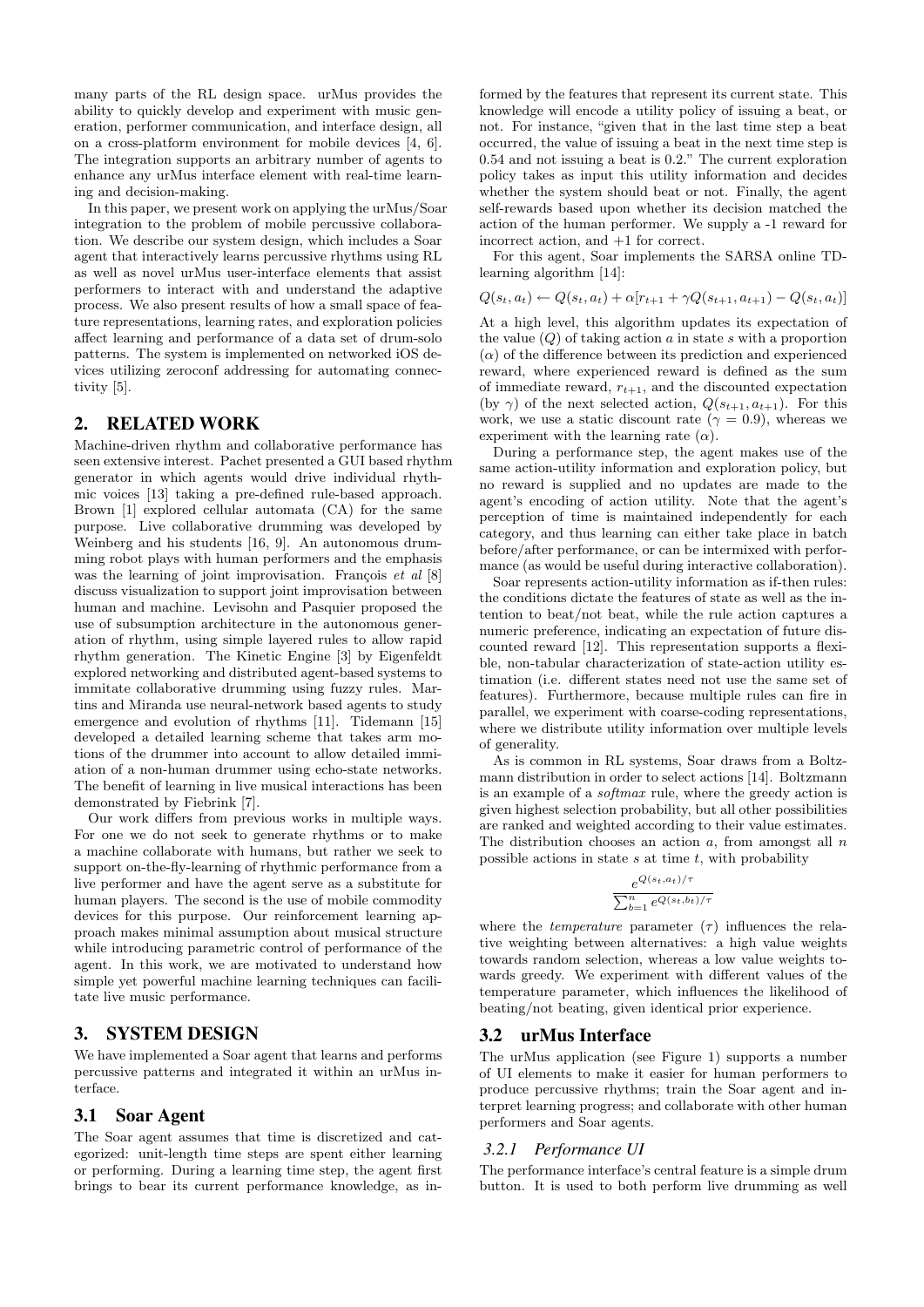

Figure 1: The urMus interface for the agentlearning collaborative drumming instrument.

as serve as the training input. The performance region is marked as an elevated button in the center of the screen labeled "Hit Me!".

In order to satisfy Soar's assumption regarding time discretization, this input is buffered and encoded within the nearest 125 msec, though this quantization granularity can be controlled by a slider in the bottom part of the interface.

Hence there is a minimum temporal quantization happening with respect to training. We experimented both with synchronizing the button's responsiveness with these quanta, and with allowing free performance of the drum button while quantizing its effect into training bins. Through empirical use, we found that delaying auditory feedback introduced user confusion and was interpreted as unresponsiveness due to unintentional system lag. Hence we do not tie the training quantization to the button responsiveness. However, this quantization is important. Hence we offer two main forms of feedback. One is a learned pattern display at the top of the device with an arrow indicating the currently active learning bin. Furthermore, the arrow will change color in sync with an auditory metronome beat, which ticks 4 times per repeating cycles.

#### *3.2.2 Learning UI*

Our first implementation of the system had the Soar agent learn at each discretized time step. A difficulty in this formulation is that if the performer stops playing, for even a short period of time, the agent overwrites prior pattern knowledge with null beats. To address this problem, we introduced a learning-control switch that has two forms of interaction. For short sequences, the control supports a tap-and-hold input, where the agent learns only as long as contact is maintained with the switch. For longer sequences, the control supports a double-tap input to toggle learning. This control allows the performer to apply top-down control, focusing learning during important beat sequences. We buffer beats to the nearest 16 time steps in order to synchronize knowledge between learning sessions.

We also found that it was useful for the performer to have some indication of learning progress, and so we devised a visualization of the action-utility policy (see Figure 2). Each bar represents a discrete time step and the vertical bar indicates the greedy policy decision at that time step: direction indicates action decision (up=beat, down=no beat) and the height indicates the degree of bias towards that decision (bigger = greater expected utility difference between decisions). During empirical usage, we have found this visualization to be useful feedback for assessing learning progress as well as detecting human errors in beat timing.



Figure 2: Visualization of the action-utility policy learned by the system for a 16-beat pattern.

## *3.2.3 Collaboration UI*

We utilize zeroconf networking to connect to other performers using the same application in a local wireless network. Details of the implementation of zeroconf networking in ur-Mus are described in earlier work [5]. Performers can simply join and leave a present networked performance by starting and exiting the applicaton within the network. The first application will advertise the performance if it fails to discover one that is already present (see Figure 3). The instrument can be used solo. In this case the soar agent can serve as a duo partner. The performer can train the agent for a certain type of rhythm and them, while it is performing play another rhythm juxtaposing it. In general a performer can train its local agent. In order for the performer to have access to a range of trained patterns a number of memory banks can be used and recalled. These can be loaded by local performance, or alternatively loaded from a networked performer.

The interface displays collaborator bars. The number of these bars scales, but at least one is always present for the local agent. The bar displays if a user or an agent is cur-



Figure 3: Network topology of the zeroconf discovery. The first device advertises, the rest discover.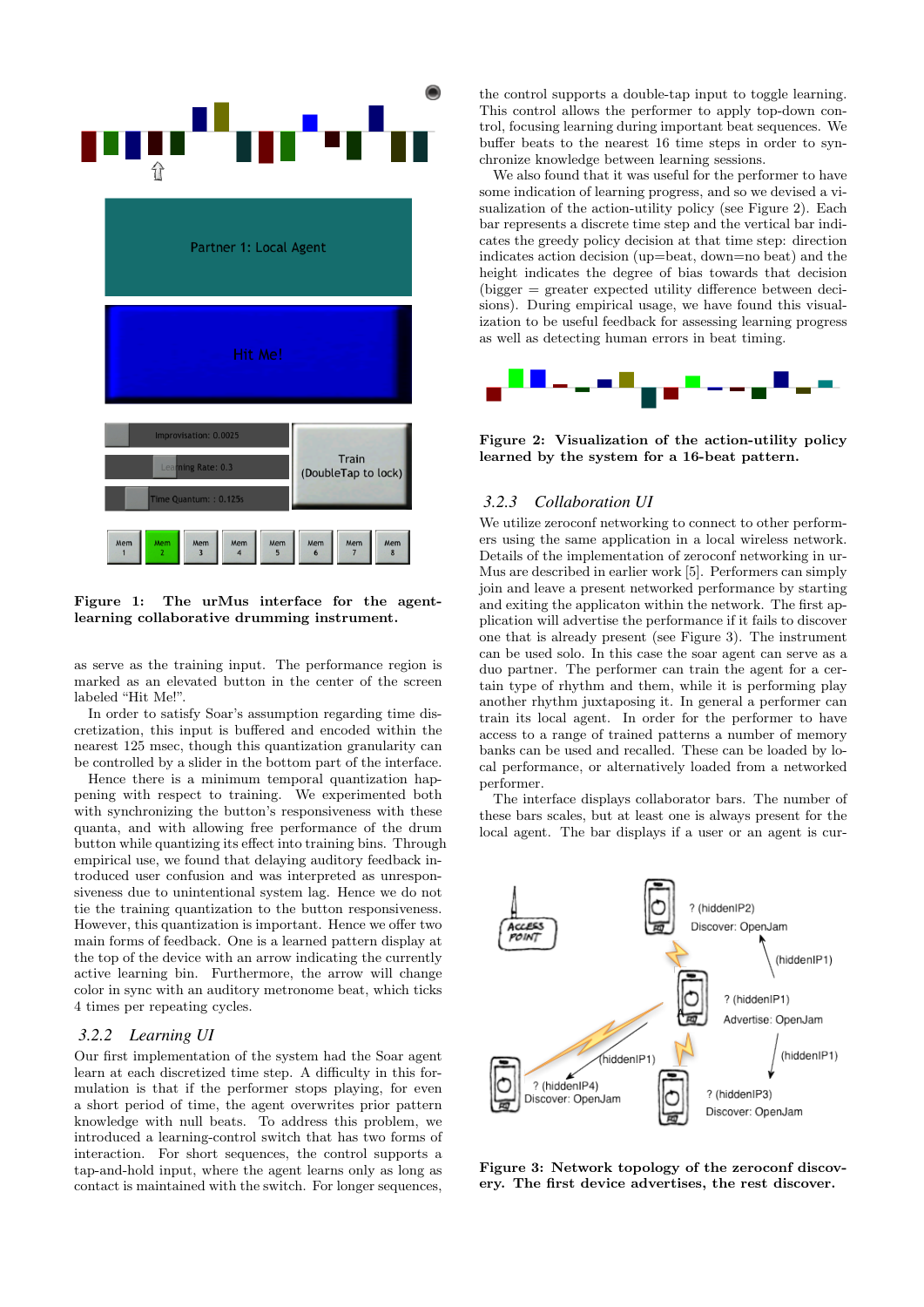rently playing. Human and agent performers have different color schemes, with humans using plain red and blue while agents using pastel versions of these colors. A network participant can send a pattern to another network participant by clicking on their network representation bars on the interface after a action-utility pattern memory has been selected. The recipient will be alerted to this and can either capture the pattern in their local memory by selecting a memory button, or dismiss it by clicking the network participant button from whom the pattern was sent. Hence performers can share learned patterns they find interesting or worthwhile.

In principle, sounds used can be picked at random from sample files. We however tend to use clap sound for selfperformance and base-drum sounds for agent-based performance to distinguish between the two cases. The metronome is a closed hi-hat sound.

Each performer can record up to eight action-utility patterns in memory cells by selecting them while recording. Alternatively such patterns can be received from other network performers and stored.

## 4. EVALUATION

Our evaluation consisted of three research directions: (1) what effect would generalization in the feature representation have on learning performance? (2) what combination of learning rate and exploration rate would best tradeoff learning speed/quality and improvisation? and (3) was our system capable of learning and performing in real time? Before presenting results, we discuss the data sets, as well as experimental methodology and conditions.

#### 4.1 Data Sets

To evaluate learning, we used the first 16 beats of five drum patterns<sup>1</sup>: "The Wanton Song" by Led Zeppelin, "Chuckin Sixteenths," "I Got the Feeling" by James Brown, "The Solid," and "Ticked." These are the base-drum patterns and a verification training run of 16 repetitions at 0.6 learning rate for each is shown in Figure 4.

### 4.2 Experimental Methodology

We performed all experimentation on an iPad 2 that was attached to a power source. We provided the learning system 10 sequential training trials, during which we evaluated 16 beat performance output in 10 independent episodes. We defined the accuracy of a performance as the proportion of beats produced that matched the input beat pattern. Therefore, each of the experimental conditions has 50 data points per trial. In addition to performance accuracy, we measured the maximum time it took the Soar agent to make a decision, which is a measure of the reactivity of the system for real-time performance.

#### 4.3 Experimental Conditions

One experimental condition was the degree of noise in the input signal for the learning system. We utilized 5 conditions in which we introduced noise, during training, into the data sets. The baseline condition had no noise. For the remaining conditions, we assumed an independent, uniform probability of error for each of the 16 beats. The point condition represented a specific time step of difficulty, whereby error before the time step was 10%, error on a time step was 35%, and error following the time step was 25%. We also had three systemic conditions, whereby all time steps had an equal 10%, 20%, or 30% chance of error, which was



Figure 4: Training set and resulting pattern of (a)"The Wanton Song," (b) "Chuckin Sixteenths,"  $(c)$  "I Got the Feeling,"  $(d)$  "The Solid," and  $(e)$ "Ticked" base-drum patterns for 1 training trial with a 0.6 learning rate.

intended to represent varying experience of human performers.

Another experimental condition was feature representation. The simplest representation was simply to associate the absolute time step with an action (beat/no beat). In an effort to speed learning, we also experimented with a coarse-coding representation that represented, in addition to each absolute time step, the pair-wise neighborhood of the time step. For example, in a 2-beat example, the valid states would be (1-Beat, 1-NoBeat, 2-Beat, 2-NoBeat, 1-2- Beat, 1-2-NoBeat). The intent was for these neighborhoods to gain experience twice as fast, and speed learning in early trials, whereas absolute beats would become more accurate with further experience.

For all experiments, we also performed parameter sweeps over values of the learning rate (0.1, 0.3, 0.5, 0.7, 0.9) and temperature (10, 1, 0.1, 0.01, 0.001). In sum, our results represent 125,000 data points (10 trials x 10 episodes x 5 beat patterns x 5 error models x 2 feature representations x 5 learning rates x 5 temperatures).

## 4.4 Results

We now present the results of our experiments.

#### *4.4.1 Feature Representation*

When we compared accuracy of learning between the baseline and neighborhood feature representations, we found several surprising outcomes. First, of the 1250 distinct trials (controlling for learning rate, temperature, and noise model), only 57 (4.56%) had a difference in accuracy between baseline and neighborhood that was greater than one standard deviation. For 37 (2.96%), there was a benefit to the neighborhood representation (i.e. accuracy was greater), whereas the remainder actually hurt learning accuracy. The beneficial cases all had very low temperatures (i.e. more greedy selection,  $\leq$  0.1), relatively high learning rates  $(31/37:$  > 0.5), and most had systemic error  $(> 75\%)$ .

<sup>1</sup> http://www.onlinedrummer.com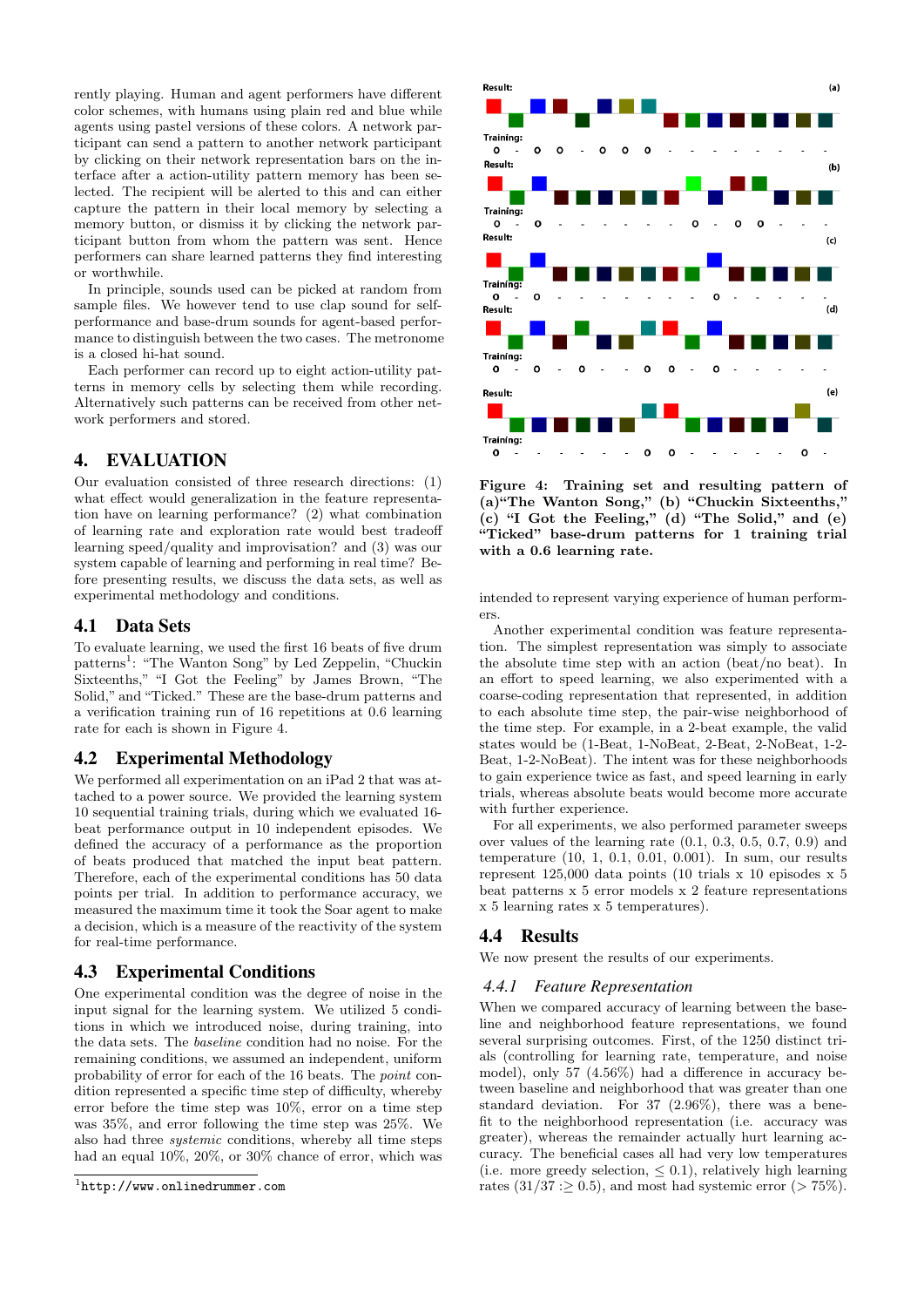Furthermore, these benefits came at the end of the training: 32 out of 37 trials  $($  > 86%) were on trial 5 or later. These results suggest that generalization in the feature representation is of benefit when the agent has had a good deal of experience with a noisy input signal (i.e. relatively prevalent human error), while the agent is expecting a relatively clean signal and is not improvising. While not a surprising outcome in hindsight, this contradicted our intent for the representation. Since benefit was sparse, and some trials suffered, we did not make use of the neighborhood representation further.

#### *4.4.2 Tradeoffs in Learning and Improvisation*

We define an ideal learning and performing system as one that quickly acclimates to the "spirit" of a human performer's beat pattern, such that it is accurate both in reproduction and variation. Variations from this ideal take several forms. A slow learner places undue burden on human performers and a brittle learner cannot make progress in the presence of human error. A wild performer will vary produced beats in a way that is not consistent with the human performer while a robotic performer will only repeat the beat sequences it has perceived. Thus, in the small design space we performed, we were seeking points that were interesting along these dimensions.

As a starting point, we considered the point error model, whereby the human performer is adept for most beats, but makes a reliable, but infrequent, mistake (for reference, this error model leads to approximately 95% expected accuracy). Figures 5, 6, and 7 summarize data for this model and illustrate how interactions between learning rate and exploration policy manifest. These charts present average learning accuracy versus trials, aggregated by learning rate, for temperatures of 10 (Figure 5), 1 (Figure 6), and 0.1 (Figure 7). For intuition, large temperatures tend towards random decisions, independent of experience, while small temperatures tend towards greedy decisions, exploiting experience. Figure 5 shows how unchecked exploration will ignore learning and lead to wild performance (note that 0.5 accuracy is tantamount to random percussion). Figure 7 shows that greedy decisions (temperature  $\leq$  0.1), given this error model, will lead to identical, often robotic performance, independent of learning rate. Finally, Figure 6 illustrates how accuracy over time, given moderate exploration, depends upon the learning rate (i.e. the degree to which the learner incorporates feedback from learning, which relates to the learner's expectation of signal noise).

Given the results in Figure 6, we explored the degree to which very high learning rates (i.e. expectation of clean input signals) could adapt to systemic errors given moderate exploration rate. We found that for learning rates of 0.7 and 0.9 and all systemic-error models  $(10 - 30\%)$ , learning was accurate (i.e. achieved accuracy equivalent to [1-error rate]) and fast (within one trial), as compared to other rates. This provides evidence that, at least for this simple model of error, RL can quickly and accurately adapt to percussive beats while performing with moderate, non-robotic variation.

#### *4.4.3 Reactivity*

Across all experimental conditions, we found that Soar required no longer than 9.84 milliseconds per decision and required 9 decisions to learn a beat or produce a beat. While this data suggests a maximum of more than 170 milliseconds per time step, which is too slow for real-time use, there are mitigating factors. First, the time for most decision was 10-100x faster than this maximum. Second, the most expensive computational operation, as revealed by sampled



Figure 5: Point error-model learning ("wild"): temperature=10, L refers to learning rate  $(\alpha)$ .



Figure 6: Point error-model learning: temperature=1, L refers to learning rate ( $\alpha$ ).



Figure 7: Point error-model learning ("robotic"): temperature=0.1, L refers to learning rate  $(\alpha)$ .